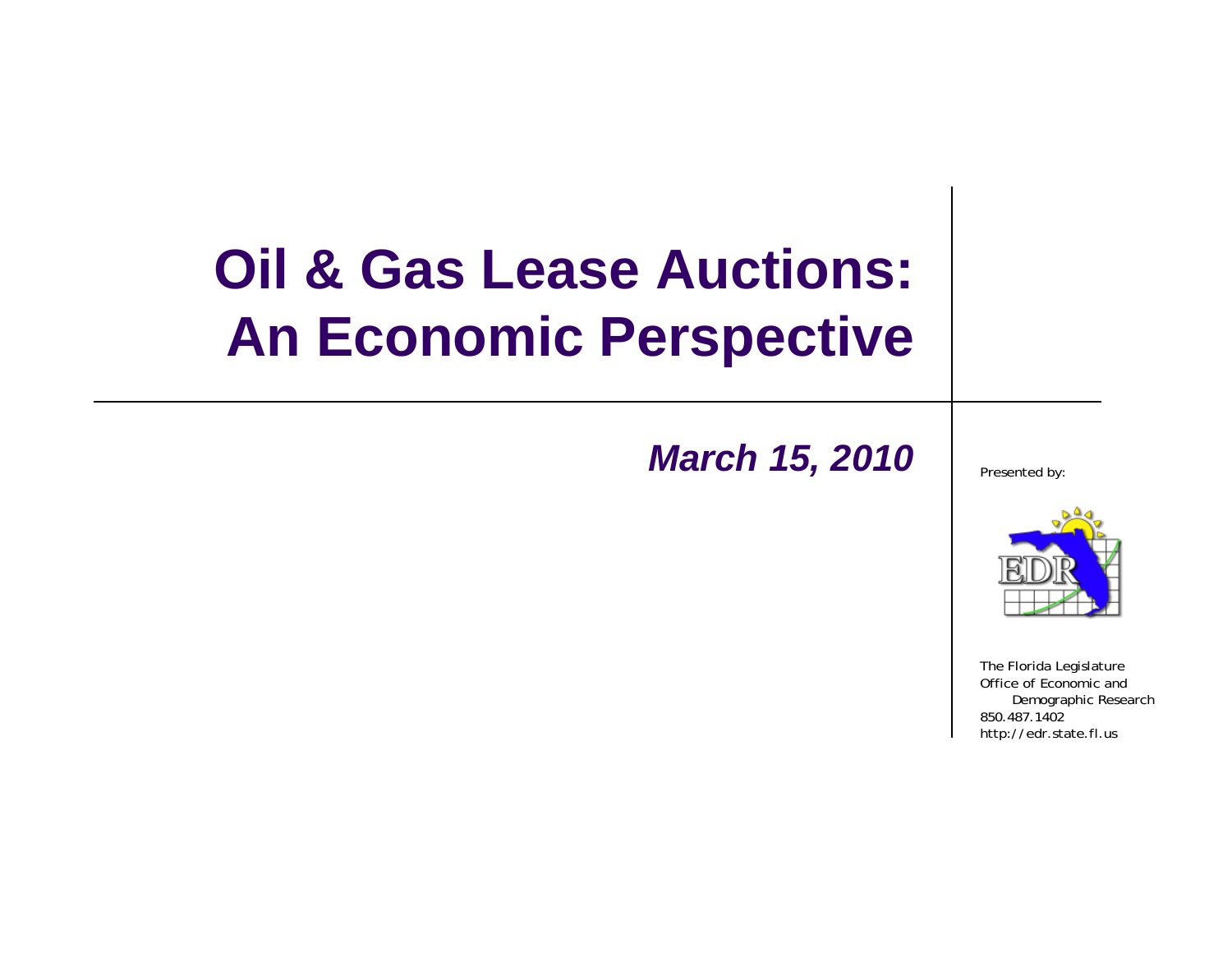# **Biddi f Oil & G L Bidding for Gas Leases**

- $\bullet$ • This is a complex process, involving:
	- zAuction Theory
	- z**Economics**
	- $\bullet$ **Statistics**
	- $\bullet$ Financials
- $\bullet$  Significant fixed costs exist (exploration) for the winner before profit --- if any --- can be realized. The possibility of total financial loss exists ("dryhole risk"), although federal tax treatment regarding subsequent expensing becomes a factor.
	- $\bullet$ More uncertainty than is typically present in an auction.
	- $\bullet$ • Greater risk causes bids to be discounted (deflated).  $\sim$   $\sim$
	- $\bullet$  Studies have shown that there is as an inverse relationship between the perceived level of risk and the bid level.
- $\bullet$ If the perceived risk is too great, the auction will fail.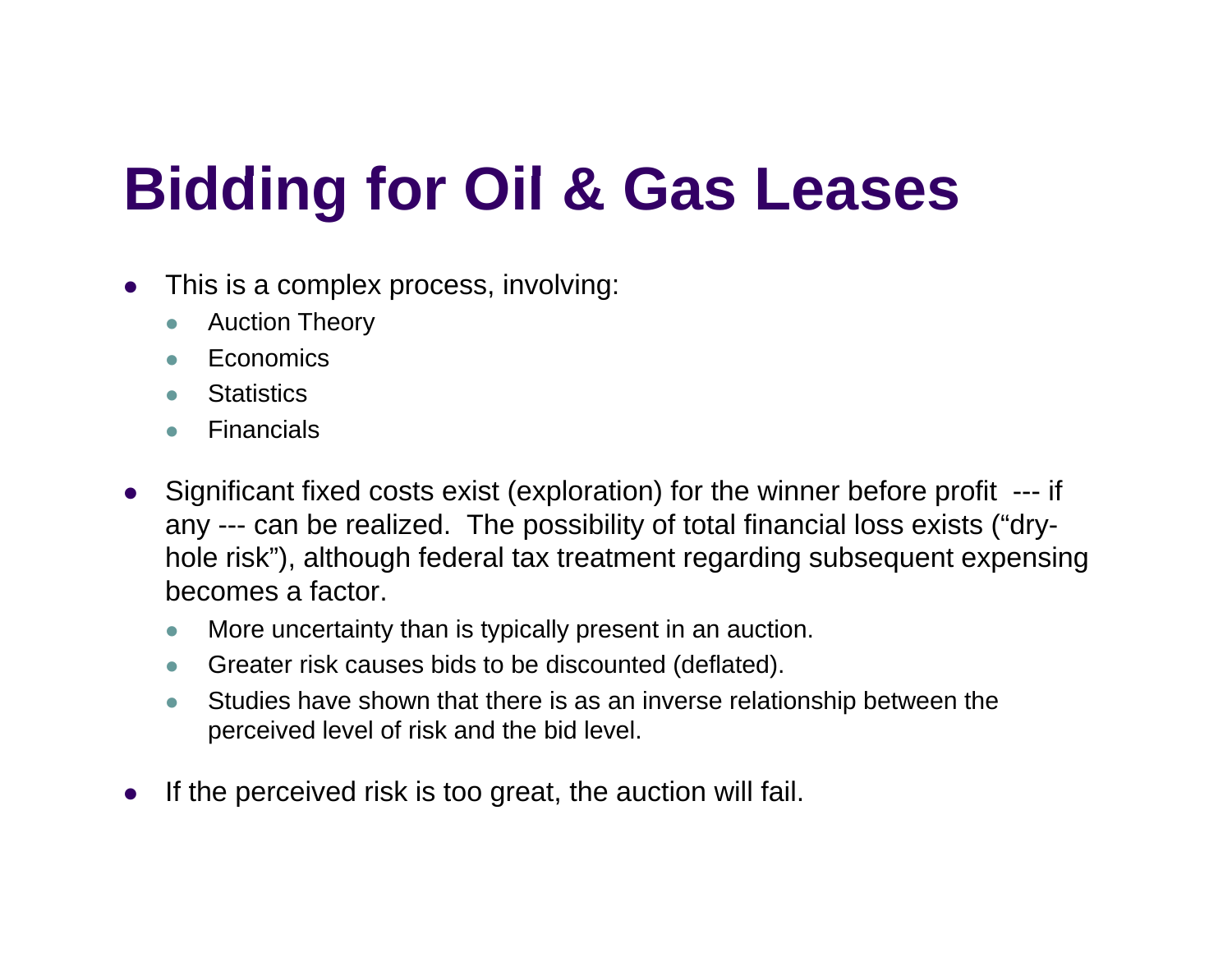### **Auction: Definition and Benefit**

- O **• Definition:** Essentially, an auction is "...an economic mechanism whose purpose is the allocation of goods and the formation of prices for those goods via a process known as bidding."
- **Competitive Benefit:** Economists typically favor auctions over other methods for allocating licenses to operate in a market. Studies have shown that an auction without a reserve price, as long as it attracts at least one more bidder than a negotiation, raises more expected revenue than any negotiation procedure. Generally, the seller's revenue goes up with increases in the number of bidders --- the more competition the better.
	- However, there are typically few bidders for lease sales.
	- $\bullet$ Oil & gas leases somewhat complicate the general rules.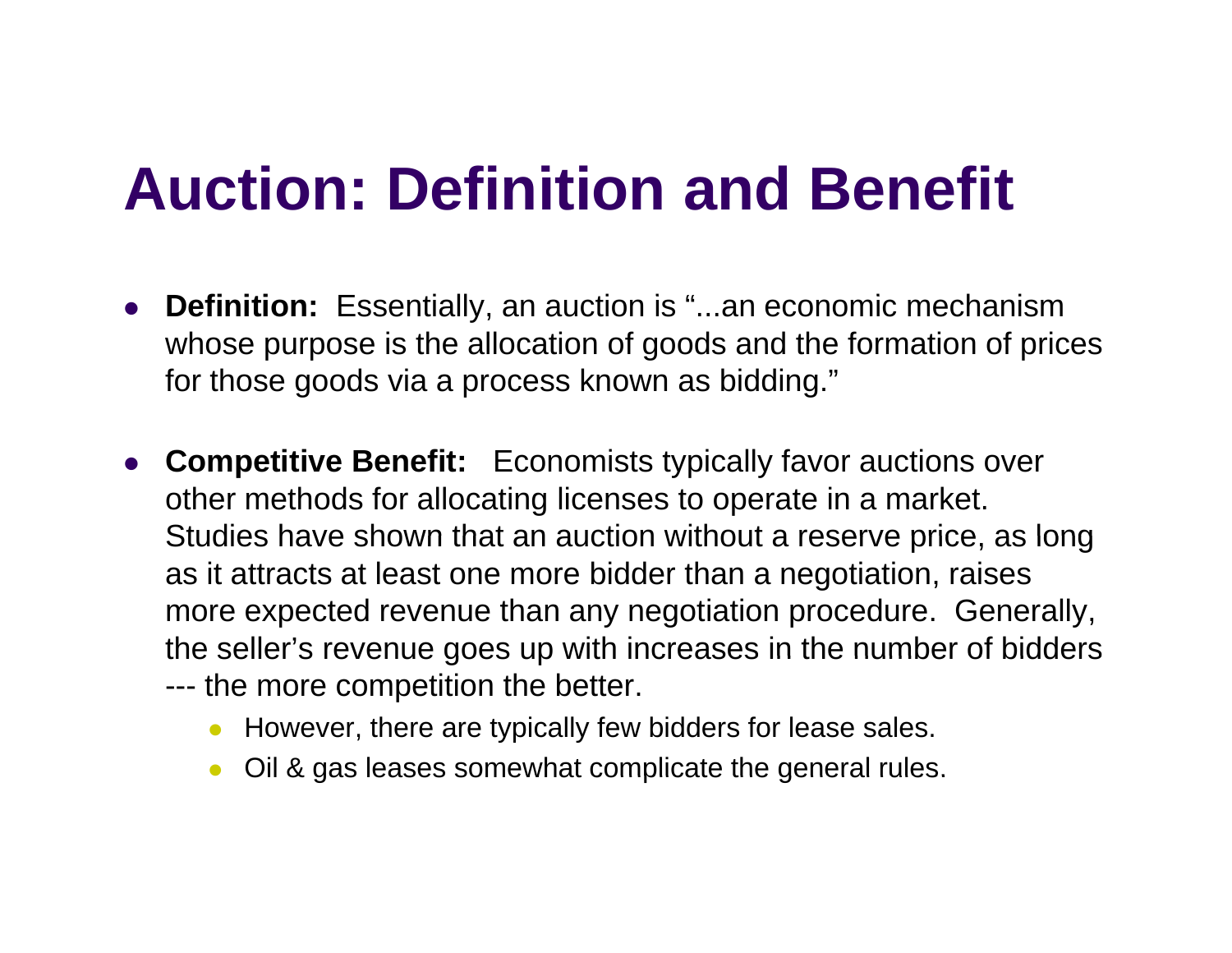# **Goal, Success and Objective**

- O **Goal:** To get bidders to reveal their valuation of the item under consideration and raise maximum revenue. The economic theory is that "the parties in the market are much better informed than the government with respect to the economic value of the goods offered."
- **Success**: The highest bidder is the one that values the item the most.
- $\bullet$ **Specific Objective:** Currently under development.
	- $\bullet$  As a starting point, to have the State of Florida allocate the right to oil & gas exploration and drilling in specified areas in a manner that optimizes the revenue to the state.
	- $\bullet$  If an additional goal is to manage price fluctuations and disruptions in the supply of natural gas that might affect Florida's well-being, then lowcost production (within an adopted policy framework) might also be an objective.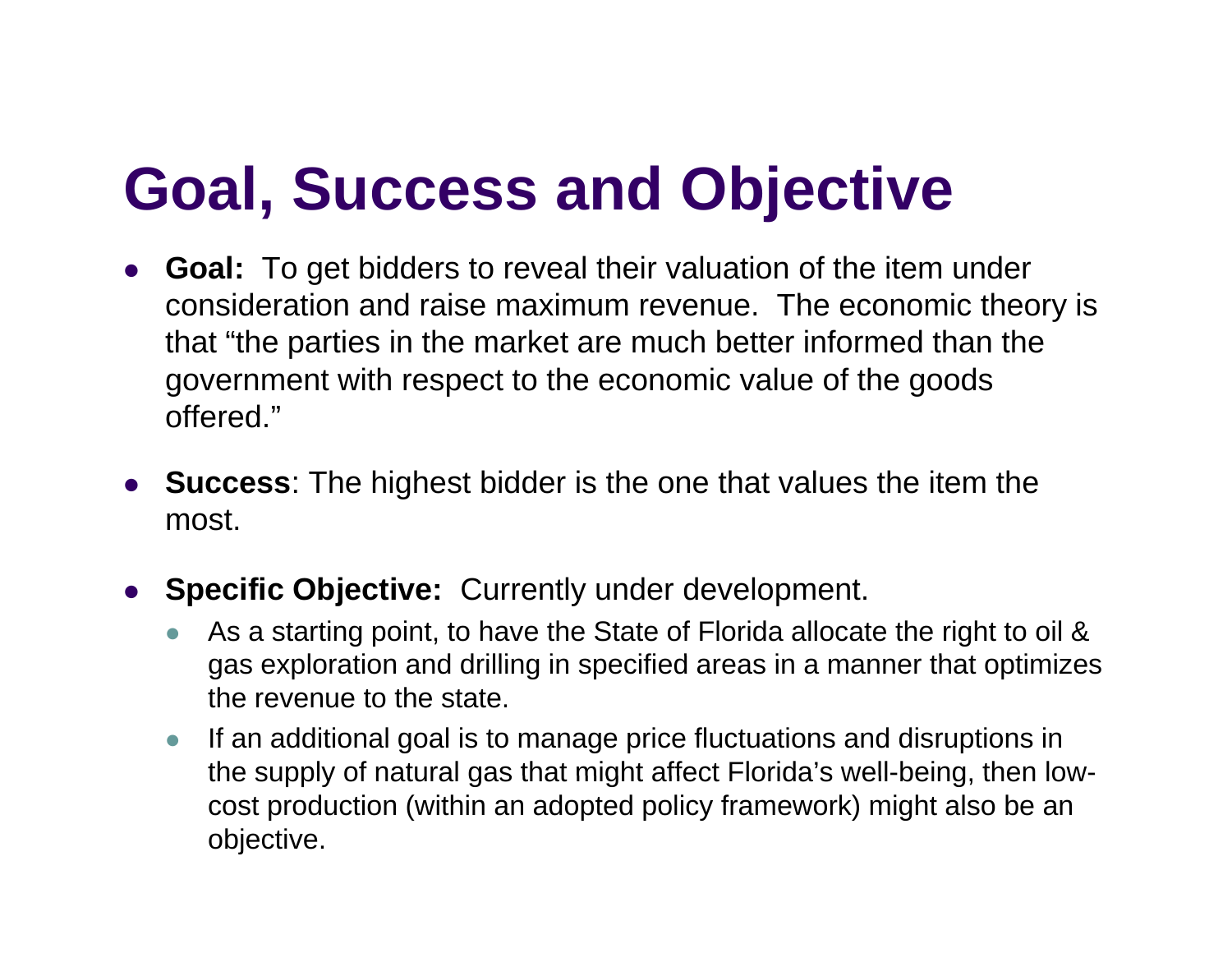### **Ei t nv ronment**

O **Environment:** Post-auction, the outcome is a non-competitive market where the "lease" operates as an exclusive exploration and drilling franchise for that territorial area --- assuming all permitting and regulatory requirements are met. The lease value is generally related to the future (albeit *highly* uncertain) income stream expected from the lease.

The primary differentiation among the bidders will be:

- z Available financial capital for investment in exploration and development (effectively a binding budget constraint on individual bidders).
- z Perception / evaluation of the future income stream, factoring in the real possibility of a negative return on investment.

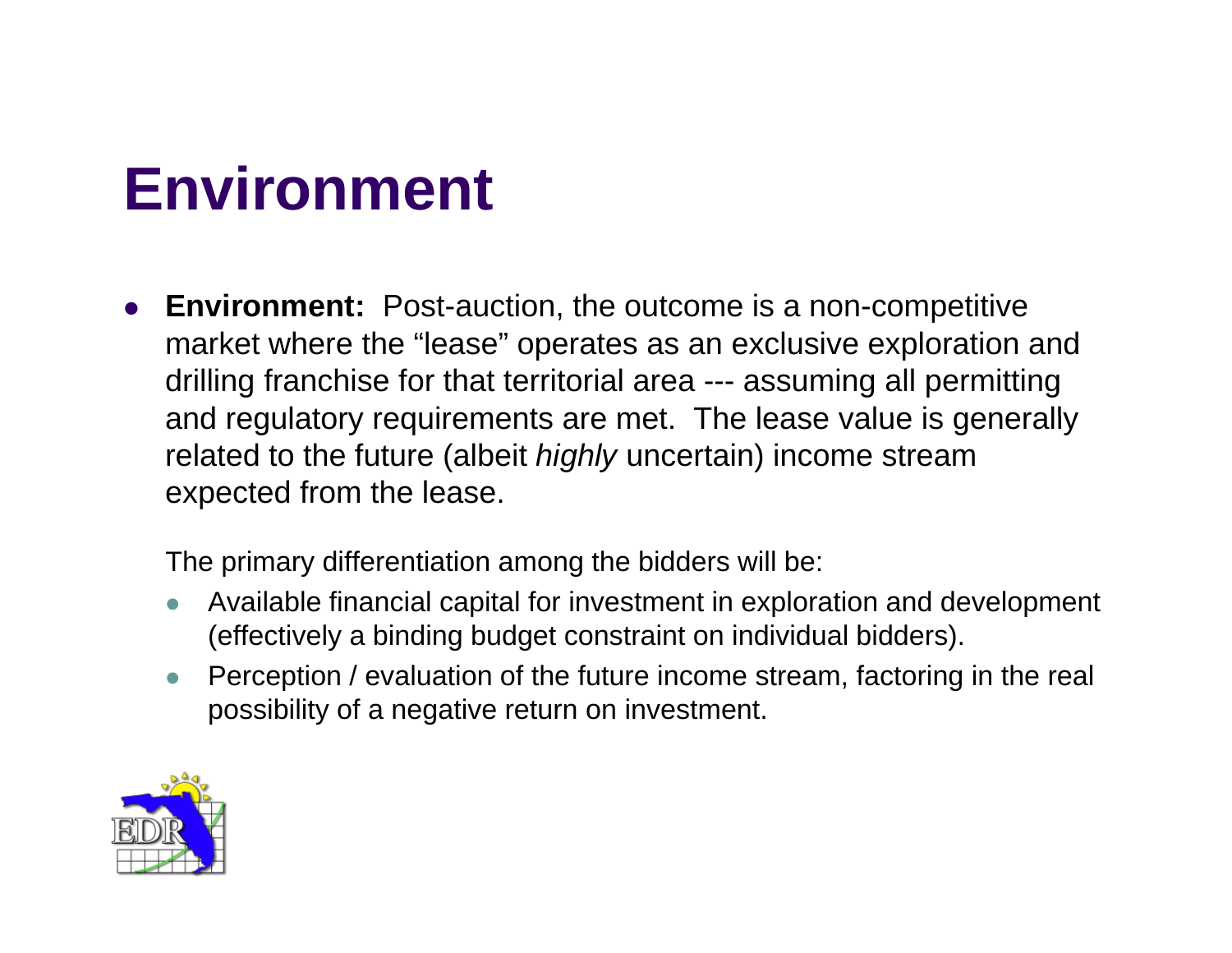# **Four Forms, Many Variants**

| <b>Auction Types</b>                                                                                                                                                                                                                                                         |                                                                                                                                                                                                                                                                                        |                                                                                                                                                                                                                 |                                                                                                                                                                                                               |
|------------------------------------------------------------------------------------------------------------------------------------------------------------------------------------------------------------------------------------------------------------------------------|----------------------------------------------------------------------------------------------------------------------------------------------------------------------------------------------------------------------------------------------------------------------------------------|-----------------------------------------------------------------------------------------------------------------------------------------------------------------------------------------------------------------|---------------------------------------------------------------------------------------------------------------------------------------------------------------------------------------------------------------|
| <b>ENGLISH AUCTION</b><br>(Ascending-Bid, Open or Oral)                                                                                                                                                                                                                      | <b>DUTCH AUCTION</b><br>(Descending Bid)                                                                                                                                                                                                                                               | <b>FIRST-PRICE, SEALED-BID</b><br><b>AUCTION</b>                                                                                                                                                                | <b>SECOND-PRICE, SEALED BID</b><br><b>AUCTION</b>                                                                                                                                                             |
| * Auctioneer starts with the lowest price<br>he is willing to accept (the reserve<br>price)<br>* Price is raised in incremental amounts<br>by bidders<br>* This continues until no one is willing to<br>bid higher<br>* Auction is closed with the highest<br>bidder winning | * Auctioneer starts with a price that is<br>higher than he thinks the item will get<br>* The price is lowered in incremental<br>amounts by the Auctioneer<br>This continues until someone is willing<br>to accept that price<br>* Auction is closed with the highest<br>bidder winning | * Each bidder submits a single, sealed<br><b>bid</b><br>* No information is shared between<br><b>bidders</b><br>* All the bids are opened at one time<br>* Auction is closed with the highest<br>bidder winning | * Each bidder submits a single, sealed<br><b>bid</b><br>* No information is shared between<br><b>bidders</b><br>* The highest bidder wins the item, but<br>at the price offered by the next highest<br>bidder |
| KEY ASSUMPTIONS FOR THE DIFFERENT TYPES TO PRODUCE EQUAL RESULTS<br>1. The item being auctioned has an independent, private value to all bidders – no bidder is estimating resale value or a benefit equal to all.                                                           |                                                                                                                                                                                                                                                                                        |                                                                                                                                                                                                                 |                                                                                                                                                                                                               |

2. All bidders are risk-neutral.



Key Assumption #1 does not hold for oil & gas lease auctions.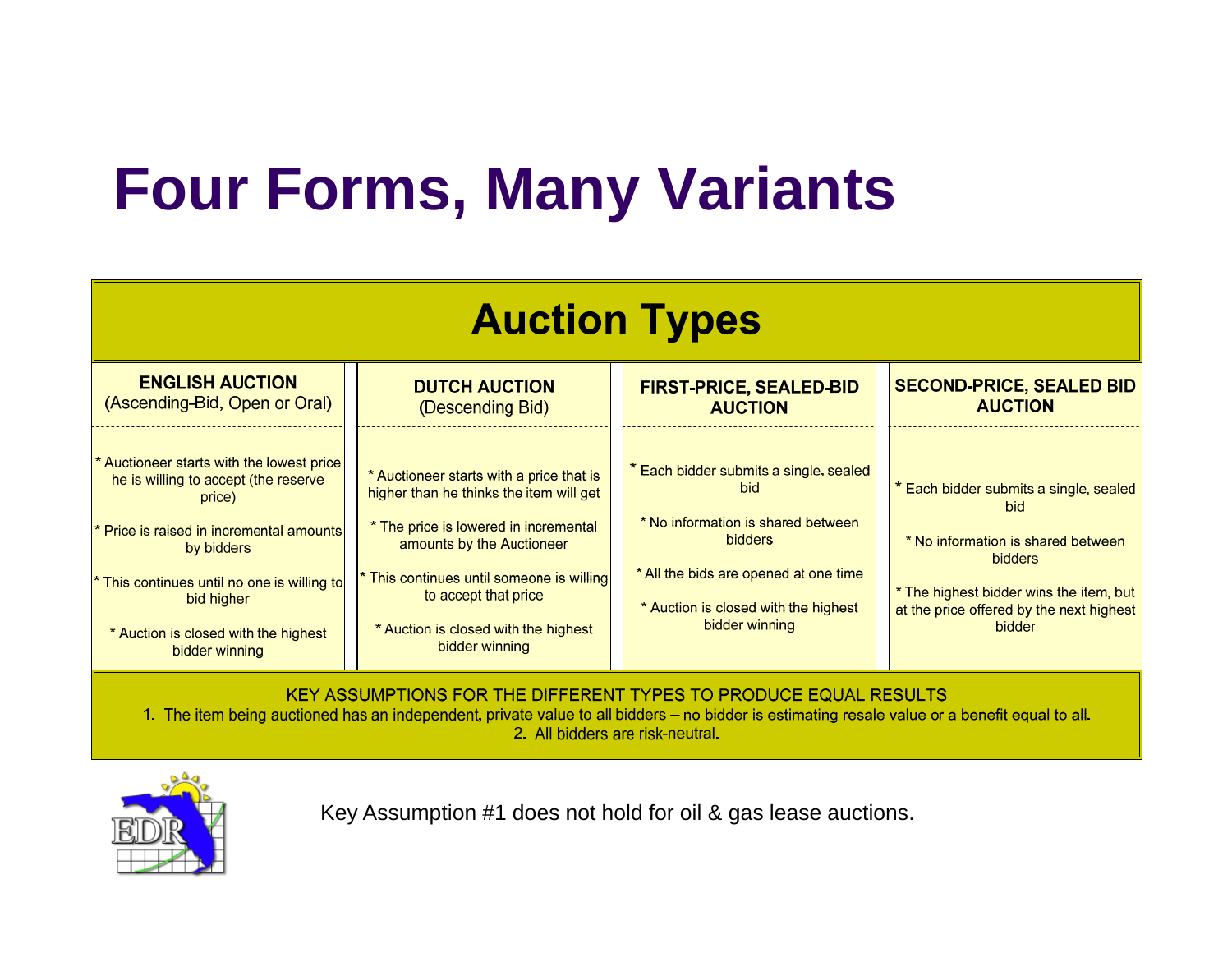### **A ti P f Auction Preference**

**Auction Type:** Of the four general auction classifications, only one is typically used for auctioning oil & gas leases in the United States:

- $\bullet$  **First-Price, Sealed-Bid Auction…**The complicated financial and risk projections required in bid development would likely constrain some of the interactive benefit from the English Auction. In addition, the exclusive nature of the award (monopolistic or quasi-monopolistic) could push up bids even though they are sealed (typically, a suppressant). Studies have shown that this mechanism is the best when there is the possibility of collusion, asymmetry among bidders, and risk aversion on the part of the seller --- all three of which are present in the auctions of oil & gas leases.
- $\bullet$  To make sure the state gets the best possible deal (maximizes revenue), the auction should be structured to require at least two bids per auctioned territory to be valid.

(Excluded from initial consideration: English, Dutch and Second-Price, Sealed-Bid)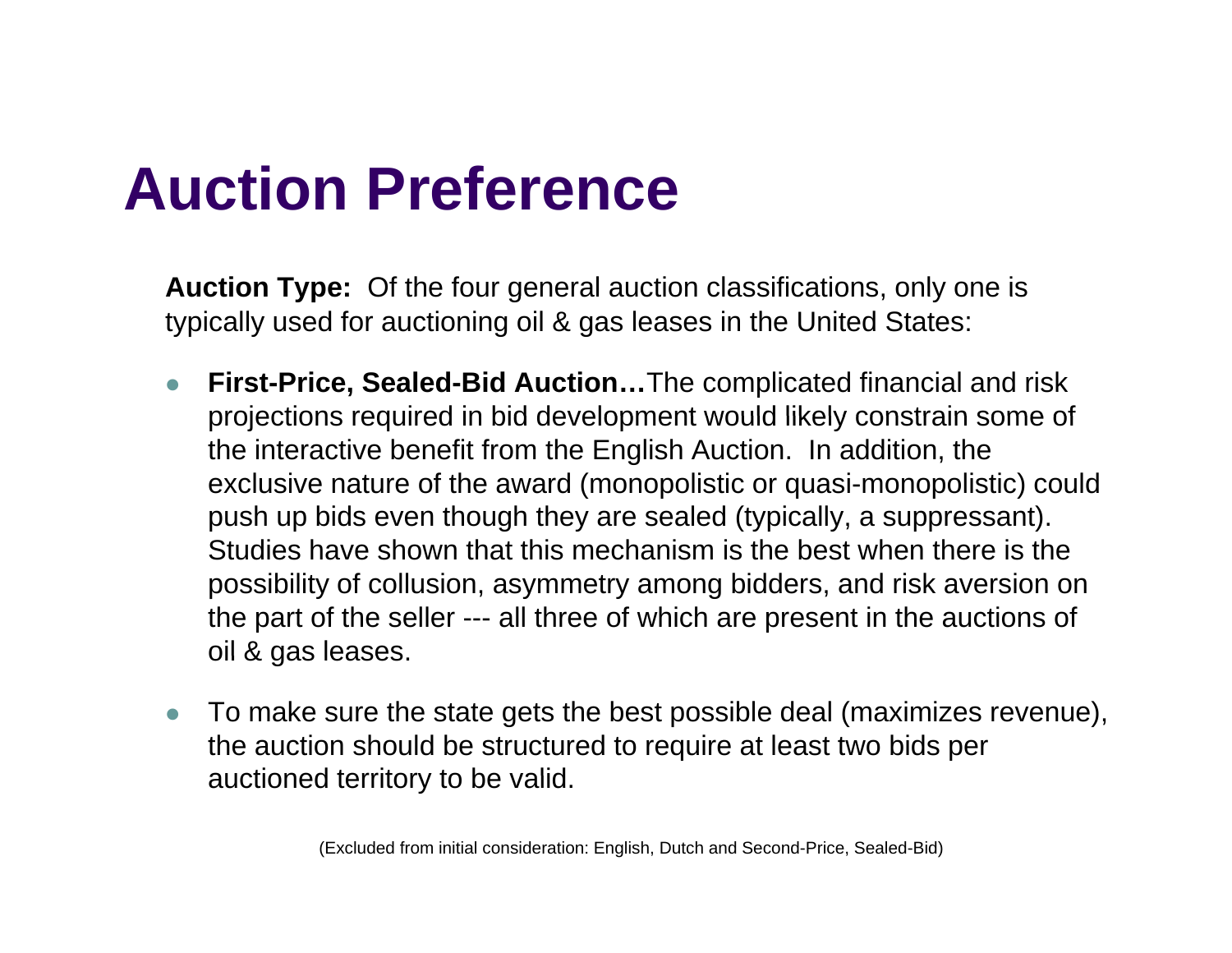# **Policy Considerations**

- The answers to the questions on the next pages are the key policy levers or tools that are available to legislators to influence the outcome.
- The process needs to be designed in accordance with the policy objectives deemed most important to decision makers.
- $\bullet$  All decisions must be made on the front-end to enable a direct comparison between the bids --- a rank ordering. If that is not possible, the auction mechanism will not work.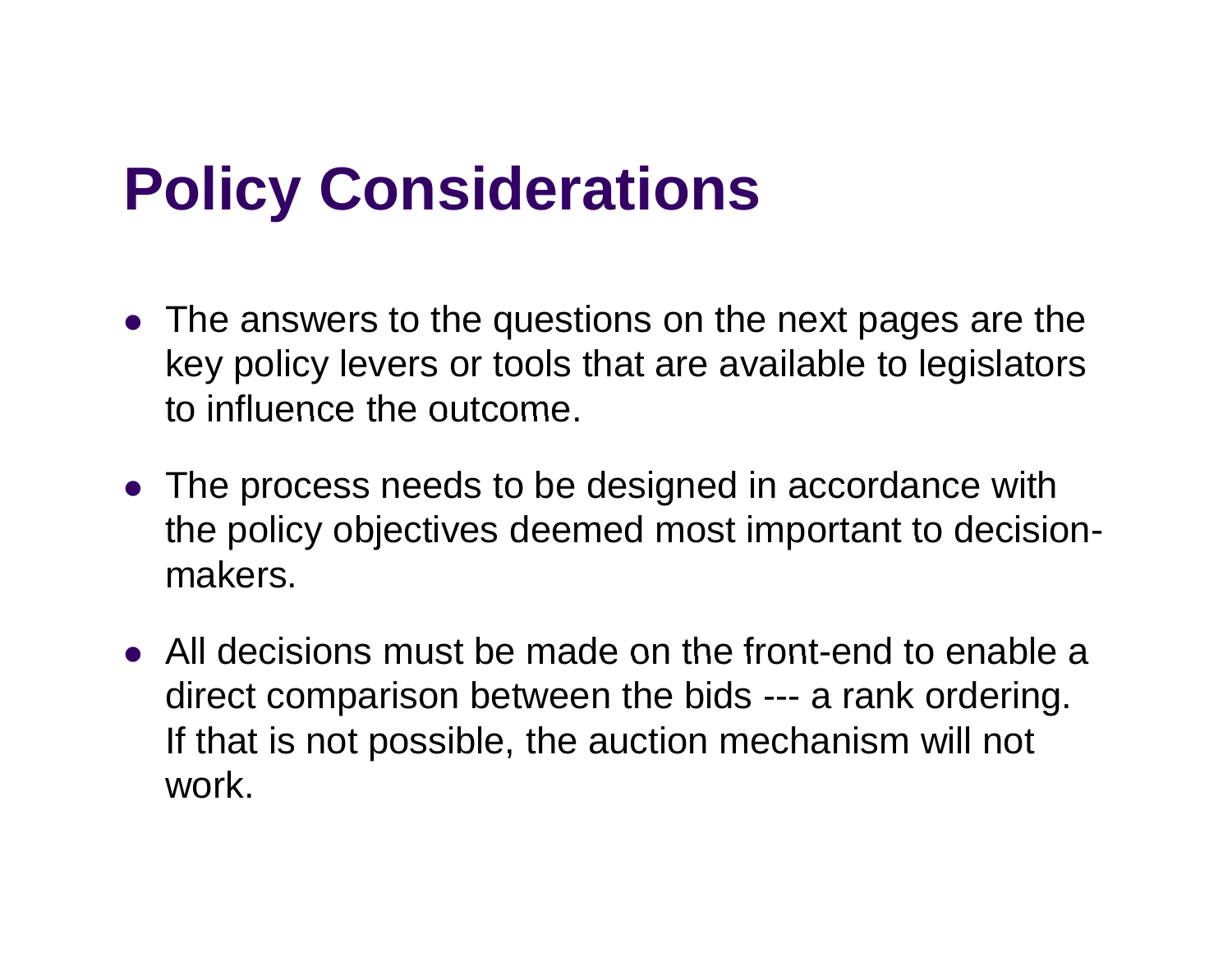# **Wh t i b i bid? a is e ing**

#### $\boldsymbol{\mathsf{Key}}$  Policy Questions...

zHow much monopoly power is at stake?

> The amount of granted monopoly power influences the value. The award will likely grant a quasi-monopoly; the license will be exclusive (i.e. for a single geographic area).

- П Information from exploration.
- $\mathbf{r}$ Profits from drilling and sale.
- $\bullet$ What is the unit?

Typically, the lease of specified "tracts." However, this is somewhat arbitrary - -- the "good" is not naturally divisible.

- $\bullet$  What is the term or length of the property right?
	- $\mathbf{r}$  A lease that lasts only through the exploration stage would not generate a return for the bidder, so must include the potential drilling stage.
	- П Capital investment also argues for a longer period of time.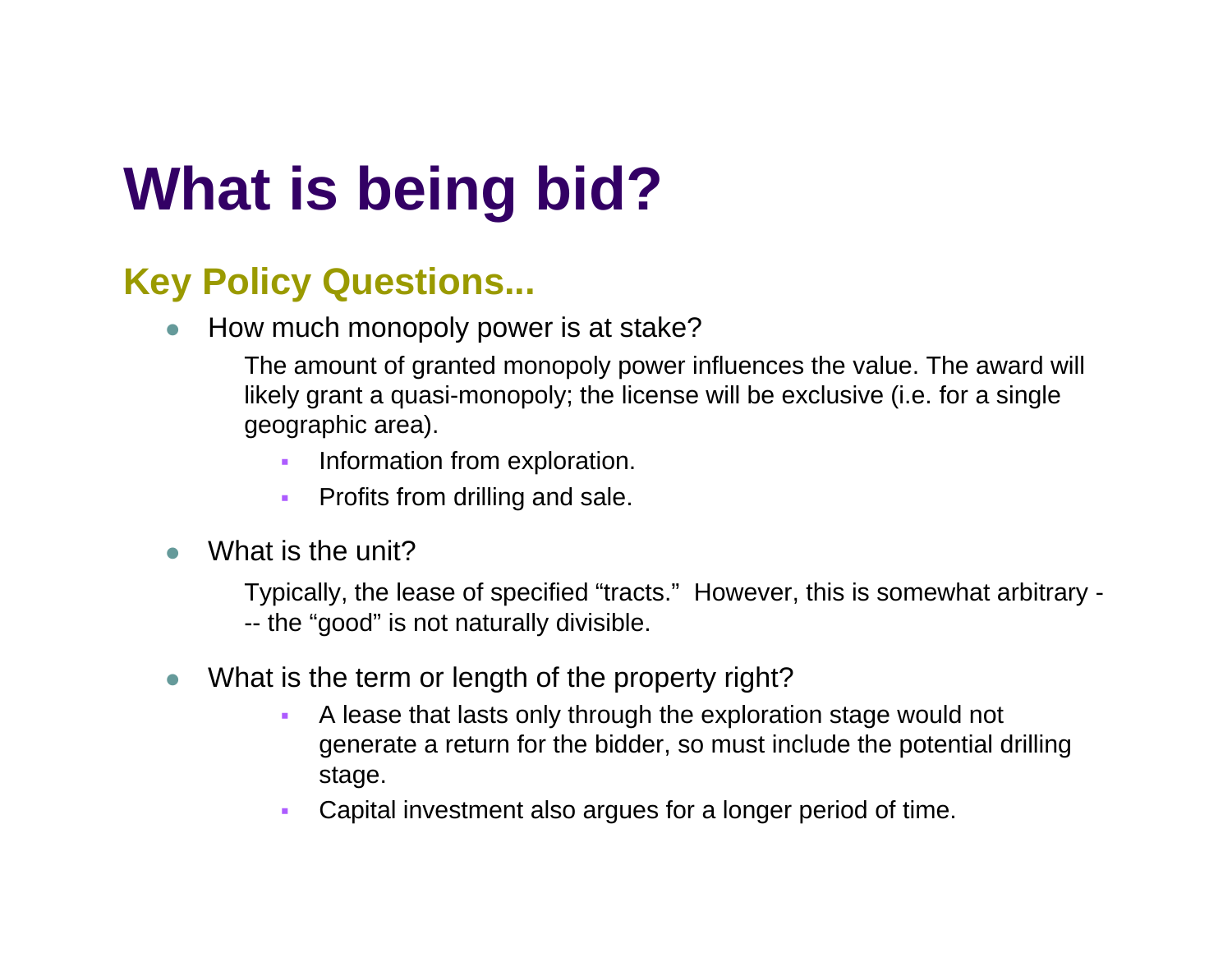# **Wh bid? Who can**

#### **Key Policy Questions...**

zWhat is the bid mode?

> Treatment of joint bidding ventures vs. solo bids: it is unclear whether the prohibition of joint bidding ventures increases the government's take, or lowers the number of bidders.

 $\bullet$ Will there be entry fees?

> Entry Fees should be at least sufficient to cover the cost of the auction. At some level, they serve as a deterrent to potential bidders ("barrier to entry").

- $\bullet$  Will there be prequalification of bidders?
	- $\bullet$ Is there a need for minimum quality conditions or capacity to develop?
	- O Do concerns about the use of the lease exist --- that is the rate at which purchased leases must be developed? Generally, the expectation is that there is a three-year limit on the amount of time that a lessor has to develop its lease before the property is relinguished back to the state. In this case, additional time will likely be needed for the exploration phase.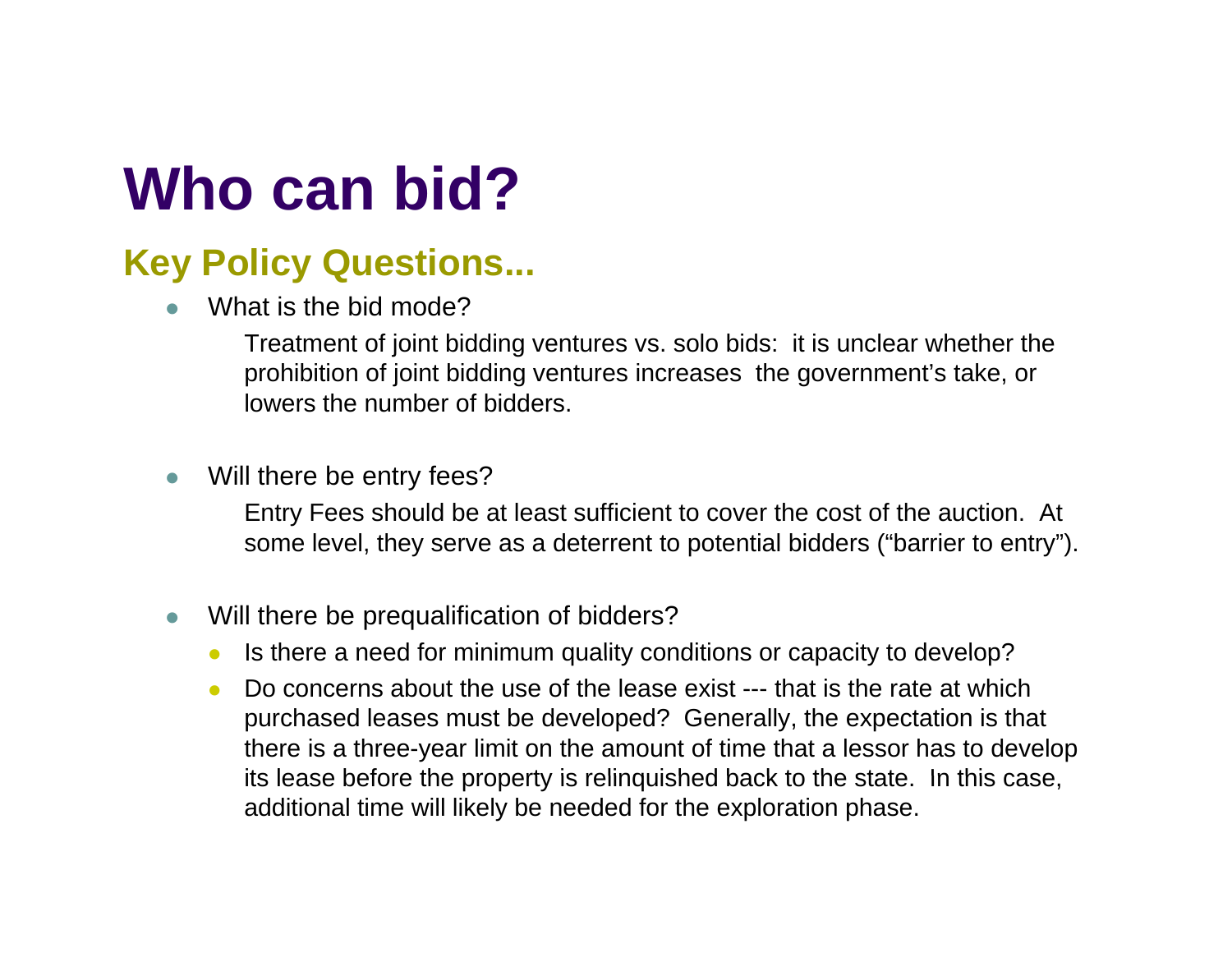# **Wh t ill b th fl f f d ?at willbe the flow offuns**

#### **Key Policy Questions...**

- z What is the bid instrument (the rate at which the purchase price of leases must be paid by the lessors)? Front-loaded or staggered through time? The first two of the three primary methods (there are a few others) have been used in combination:
	- $\bullet$  **Cash Bonus...**immediate, up-front and certain. Under cash bonus bidding, firms' bids represent the cash value of each lease. Different firms will have different financial constraints. This mechanism requires the winning firm to absorb most of the risk --- firms take this into account with a premium (deflated bid). A variant includes the use of installment payments.
	- z **Royalty Rate...**over time and uncertain; either on a quantity basis or as a fixed percentage of the market price. This approach may distort long-run behavior and decision-making. (Longstanding: 16 and 2/3rds percent)
	- z**Profit-Sharing...**over time and uncertain; a fraction of the profits go to government. Since the government absorbs more of the risk, bids tend to be higher --- but harder to measure bid differentiation <u>AND</u> increased monitoring and gaming costs may outweigh the value of higher bids.

[If payments are made over time, then ability to operate and time to commencement become factors, arguing for limited entry into the auction. In these cases, the "use of the lease" becomes very important.]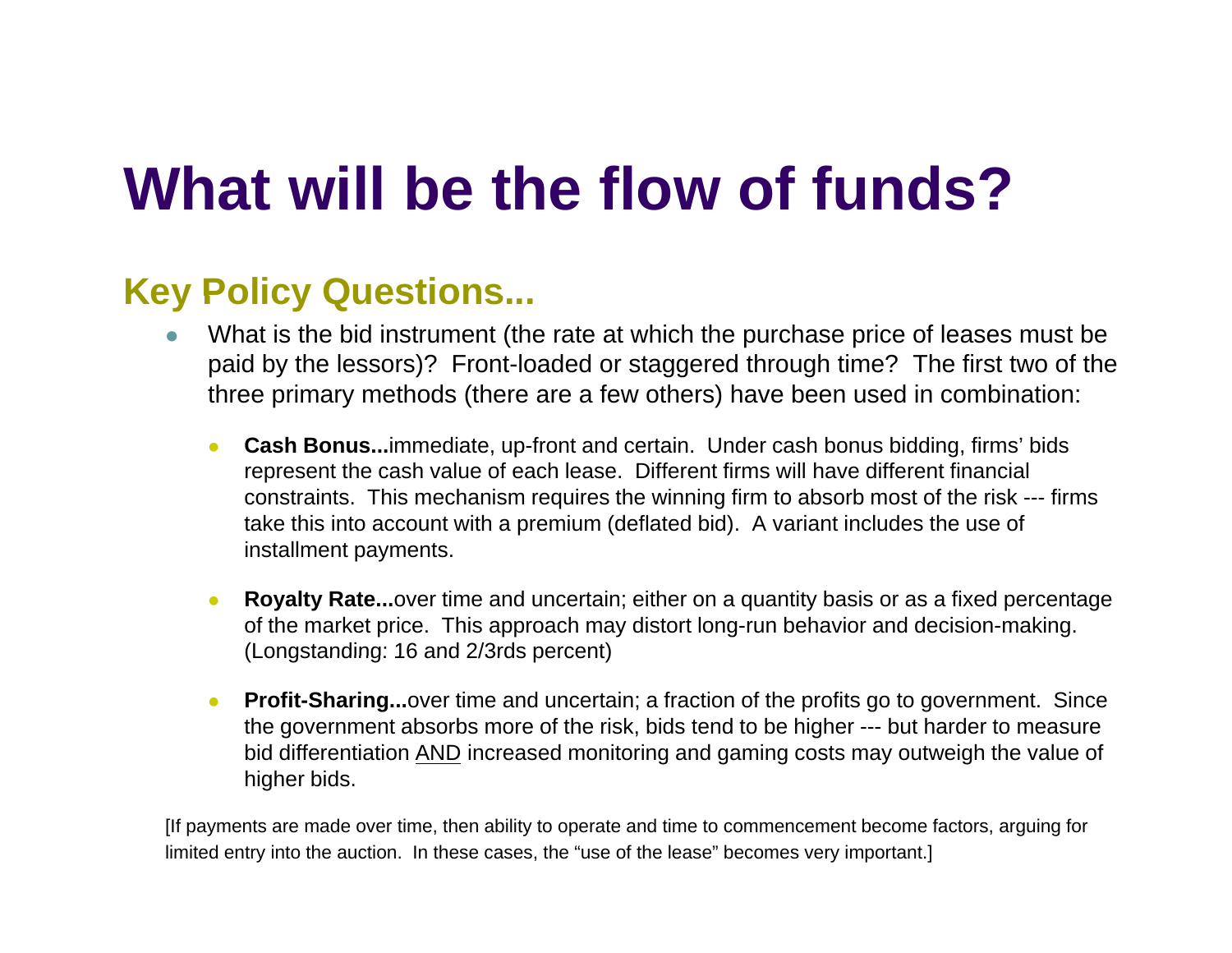# **Wh t th A ti ' h i ?at are the Auction's mechanics**

#### **Key Policy Questions...**

z• What are the key considerations for the auction framework?

> Typically, a simultaneous, first-price, sealed-bid auction is used in the United States. However, allowance for package or linked bids could be important. This would allow a single bidder to participate in more than one lease "auction" and enable bidders to factor in economies of scale, complementarities and substitutes.

 $\bullet$ What would be a desirable auction format?

> A simultaneous ascending-bid auction format, modified to allow package bids on combinations of leases. It would consist of multiple rounds of sealed bids, with the bids and identities of bidders being announced after each round. An example of a slightly different modified structure is AUSM (Adaptive User Selection Mechanism).

 $\bullet$ Will there be a reservation price?

> Setting optimal reservation prices (the lowest price the seller is willing to accept) in this type of auction is extremely difficult because key information for the seller is missing and costly to obtain (number of bidders; likelihood of collusion; expected value for the winning bidder, etc.). Usually, set higher than the seller's own personal valuation. Some studies suggest that they be set on the royalty rate bid, rather than on the cash bonus.

 $\bullet$  Are there any future resale or subleasing possibilities for the successful bidders? If not, a premium for lock-in will be built-in by the bidders.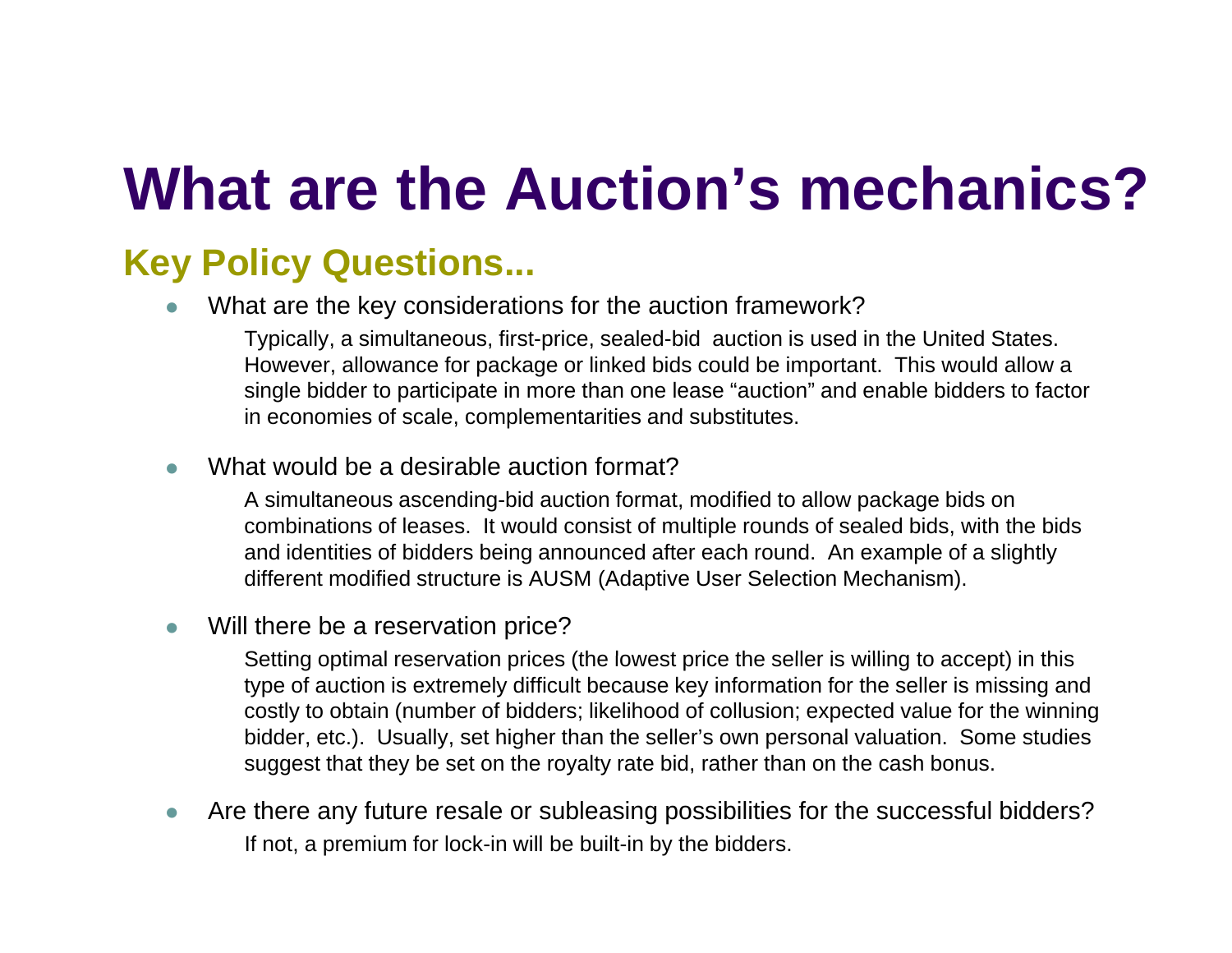### **A ti C l it Wi ' C Auction Comp lexity: Winner 's Curse**

- O Common Value Product --- bidders perceive the value exists in the resale of the item itself or as a by-product of the item.
- $\bullet$  The lease has uncertain future value to the bidder. The value is predicated not only on personal valuation, but the valuation of prospective future markets that would be faced by all of the prospective bidders.
- O This may cause a "Winner's Curse" where the winner is the bidder who most overestimates the true value of the lease (overbidding).
- $\bullet$ • In the worst case scenario, this may cause bid discounting by prospective bidders (i.e. less money for the seller).

*"Winning the auction is itself an information event --- [Assuming equal access to capital] it conveys the information that all other participants obtained tract value estimates which induced them to enter lower bids."*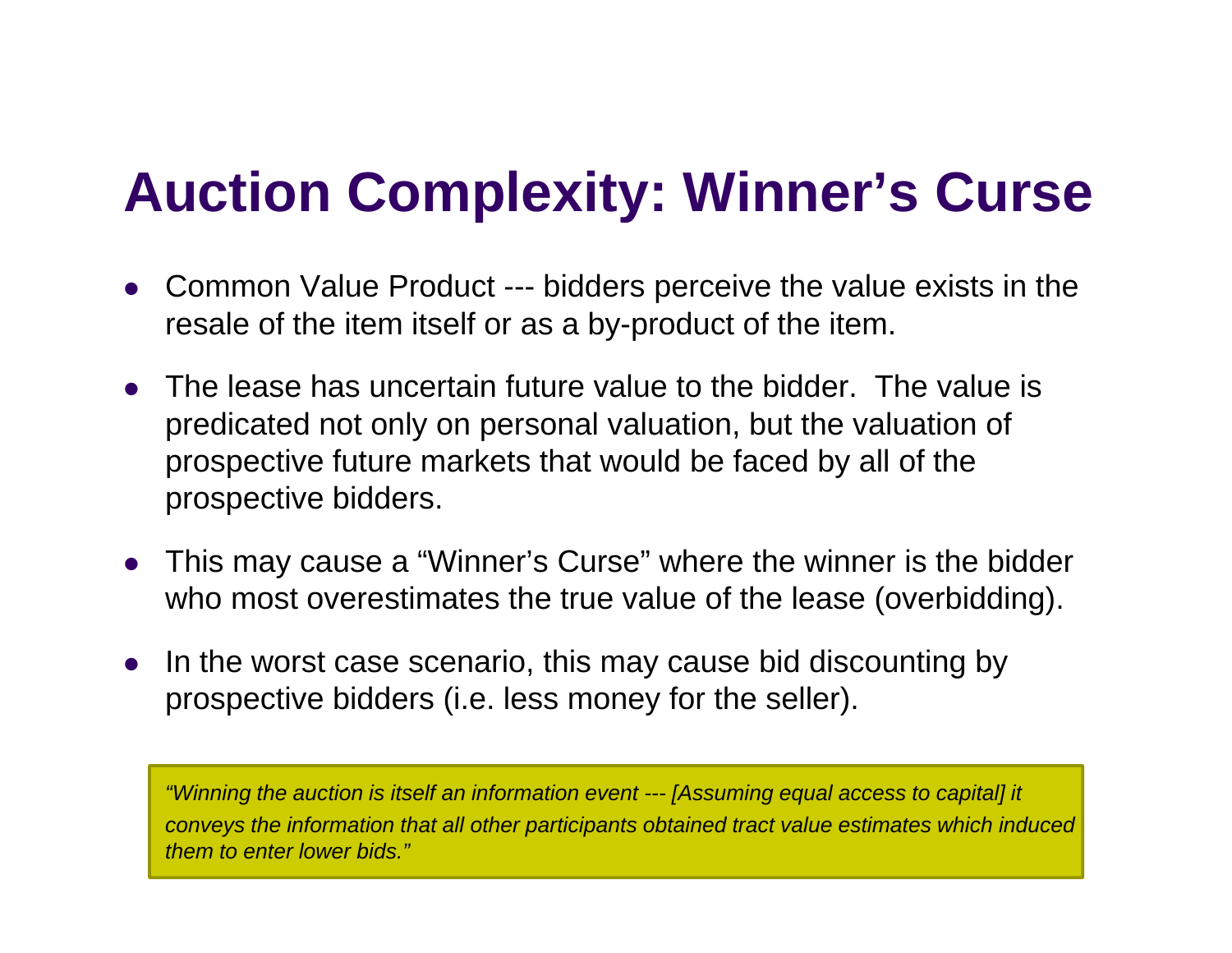# **Other Considerations...**

- Government generally benefits financially from a decrease in uncertainty and should favor policies which place as much information as possible in the public domain prior to the auction.
- If capital markets are dysfunctional, the state could generate "too little" for the resource rights it offers. The firms could be collectively capital-constrained and bid too low relative to the actual value.